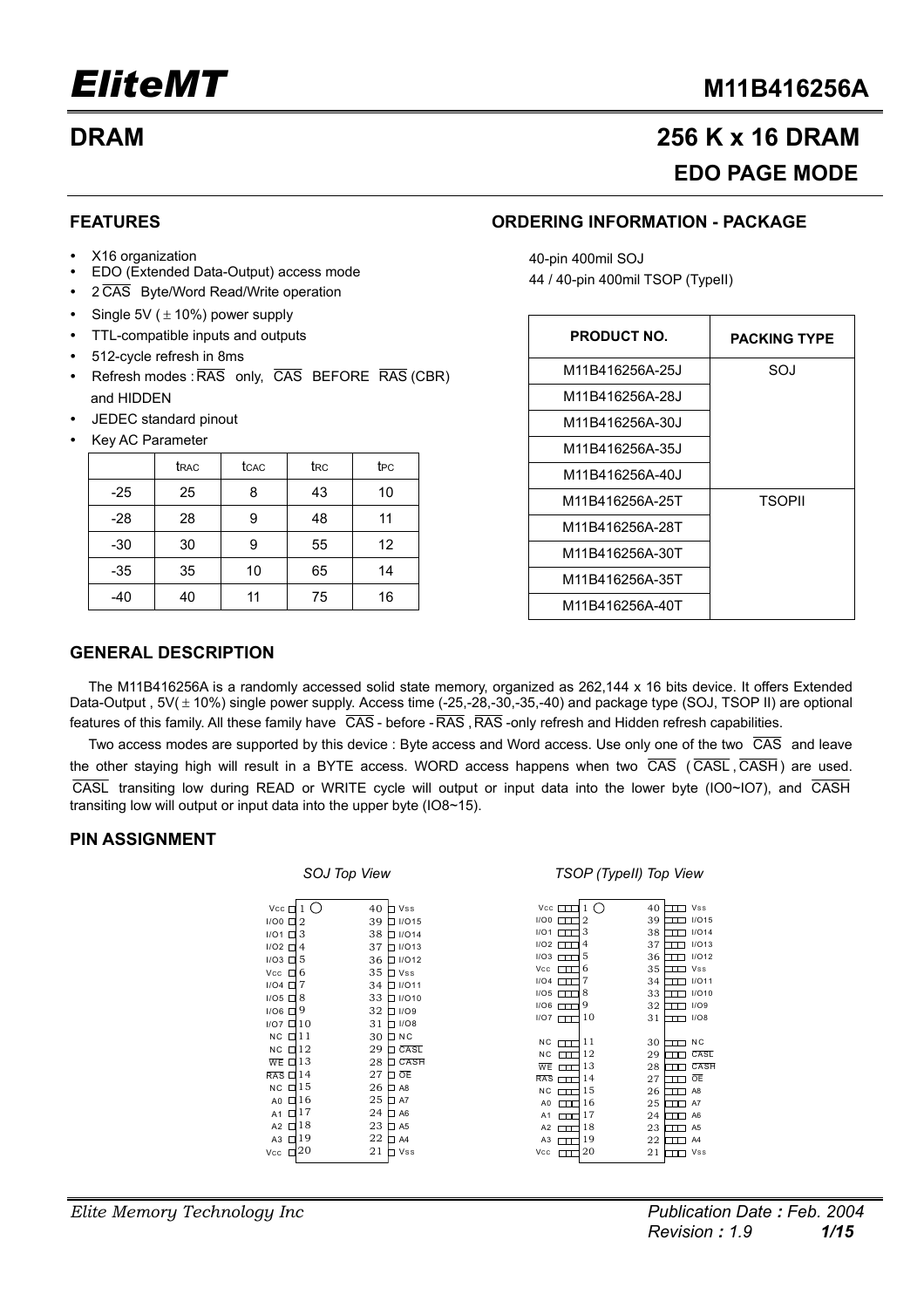### **FUNCTIONAL BLOCK DIAGRAM**



### **PIN DESCRIPTIONS**

| PIN NO.              | <b>PIN NAME</b>   | <b>TYPE</b>    | <b>DESCRIPTION</b>                                           |
|----------------------|-------------------|----------------|--------------------------------------------------------------|
| 16~19.22~26          | $A0 - A8$         | Input          | Address Input<br>Row Address: A0~A8<br>Column Address: A0~A8 |
| 14                   | <b>RAS</b>        | Input          | Row Address Strobe                                           |
| 28                   | <b>CASH</b>       | Input          | Column Address Strobe / Upper Byte Control                   |
| 29                   | CASL              | Input          | Column Address Strobe / Lower Byte Control                   |
| 13                   | <b>WE</b>         | Input          | <b>Write Enable</b>                                          |
| 27                   | <b>OE</b>         | Input          | <b>Output Enable</b>                                         |
| 2~5,7~10,31~34,36~39 | $I/O0 \sim I/O15$ | Input / Output | Data Input / Output                                          |
| 1,6,20               | <b>Vcc</b>        | Supply         | Power, 5V                                                    |
| 21,35,40             | <b>Vss</b>        | Ground         | Ground                                                       |
| 11, 12, 15, 30       | <b>NC</b>         |                | No Connect                                                   |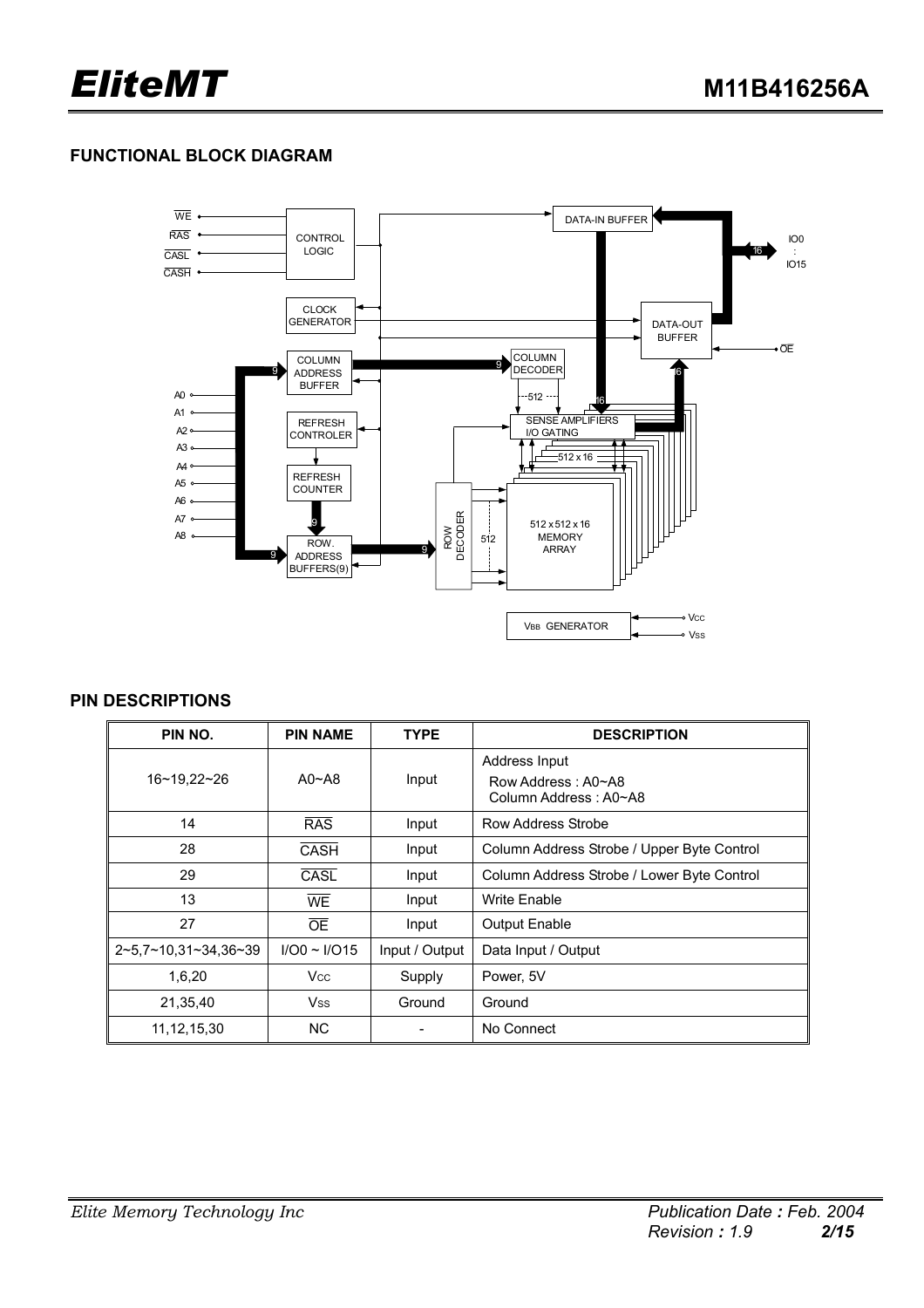### **ABSOLUTE MAXIMUM RATINGS**

| Voltage on Any pin Relative to Vss  -1V to +7V     |  |
|----------------------------------------------------|--|
| Operating Temperature, TA (ambient) 0 °C to +70 °C |  |
| Storage Temperature (plastic) -55 °C to +150 °C    |  |
|                                                    |  |
| Short Circuit Output Current 50mA                  |  |

Permanent device damage may occur if "Absolute Maximum Ratings" are exceeded. This is a stress rating only, and functional operation of the device above those conditions indicated in the operational sections of this specification is not implied. Exposure to absolute maximum rating conditions for extended periods may affect reliability.

### **DC ELECTRICAL CHARACTERISTICS AND RECOMMENDED**

**OPERATING CONDITIONS**  $(0 \degree C \leq T_A \leq 70 \degree C)$ ; Vcc =  $5V \pm 10\%$  unless otherwise noted)

| <b>PARAMETER</b>          | <b>CONDITIONS</b>                              | <b>SYMBOL</b>         | <b>MIN</b> | <b>MAX</b>  | <b>UNITS</b> | <b>NOTES</b> |
|---------------------------|------------------------------------------------|-----------------------|------------|-------------|--------------|--------------|
| Supply Voltage            |                                                | <b>Vcc</b>            | 4.5        | 5.5         | v            |              |
| Supply Voltage            |                                                | <b>Vss</b>            | $\Omega$   | 0           | ٧            |              |
| Input High Voltage        |                                                | Vн                    | 2.4        | $Vec + 0.3$ | $\vee$       |              |
| Input Low Voltage         |                                                | VIL                   | $-0.3$     | 0.8         | v            |              |
| Input Leakage Current     | $0V \leq V_{IN} \leq V_{IH}$ (max)             | Īц                    | $-10$      | 10          | μ $A$        |              |
| Output Leakage Current    | $OV \le V$ OUT $\le V$ CC<br>Output(s) disable | <b>ILO</b>            | $-10$      | 10          | μ $A$        |              |
| Output High Voltage       | $IOH = -5 mA$                                  | <b>V<sub>OH</sub></b> | 2.4        |             | V            |              |
| <b>Output Low Voltage</b> | $\ln = 4.2 \text{ mA}$                         | <b>Vol</b>            |            | 0.4         | v            |              |

Note : 1.All Voltages referenced to Vss

| <b>PARAMETER</b>                     | <b>CONDITIONS</b>                                                                         | <b>SYMBOL</b>    |                |                | <b>MAX</b> |                  | UNITS NOTES |    |     |
|--------------------------------------|-------------------------------------------------------------------------------------------|------------------|----------------|----------------|------------|------------------|-------------|----|-----|
|                                      |                                                                                           |                  | $-25$          | $-28$          | $-30$      | $-35$            | $-40$       |    |     |
| <b>Operating Current</b>             | $\overline{\text{RAS}}$ , $\overline{\text{CAS}}$ cycling, t <sub>rc</sub> = min          | Icc <sub>1</sub> | 210            | 190            | 170        | 150              | 135         | mA | 1,2 |
| <b>Standby Current</b>               | TTL interface, $\overline{RAS}$ , $\overline{CAS}$ = $V_{\text{IH}}$ ,<br>$Down = High-Z$ | $_{\text{LCC2}}$ | 4              | 4              | 4          | 4                | 4           | mA |     |
|                                      | CMOS interface, $\overline{RAS}$ , $\overline{CAS}$ $\geq$ Vcc-0.2V                       |                  | $\overline{2}$ | $\overline{2}$ | 2          | 2                | 2           | mA |     |
| RAS only refresh Current             | $t_{RC}$ = min                                                                            | $_{\text{LCG}}$  | 210            | 190            | 170        | 150              | 135         | mA | 2   |
| EDO Page Mode Current                | $tec = min$                                                                               | $ _{CC4}$        | 210            | 190            | 170        | 150              | 135         | mA | 1,3 |
| <b>Standby Current</b>               | $\overline{\text{RAS}}$ = $V_{\text{IH}}$ , $\overline{\text{CAS}}$ = $V_{\text{IL}}$     | Icc <sub>5</sub> | 5              | 5              | 5          | 5                | 5           | mA |     |
| CAS Before RAS<br>Refresh<br>Current | $t_{RC}$ = min                                                                            | Icc <sub>6</sub> | 210            | 190            | 170        | 150 <sub>1</sub> | 135         | mA |     |

Note **:** 1. ICC max is specified at the output open condition.

2. Address can be changed twice or less while  $\overline{RAS}$  = V<sub>IL</sub>.

3. Address can be changed once or less while  $\overline{CAS}$  =V<sub>IH</sub>.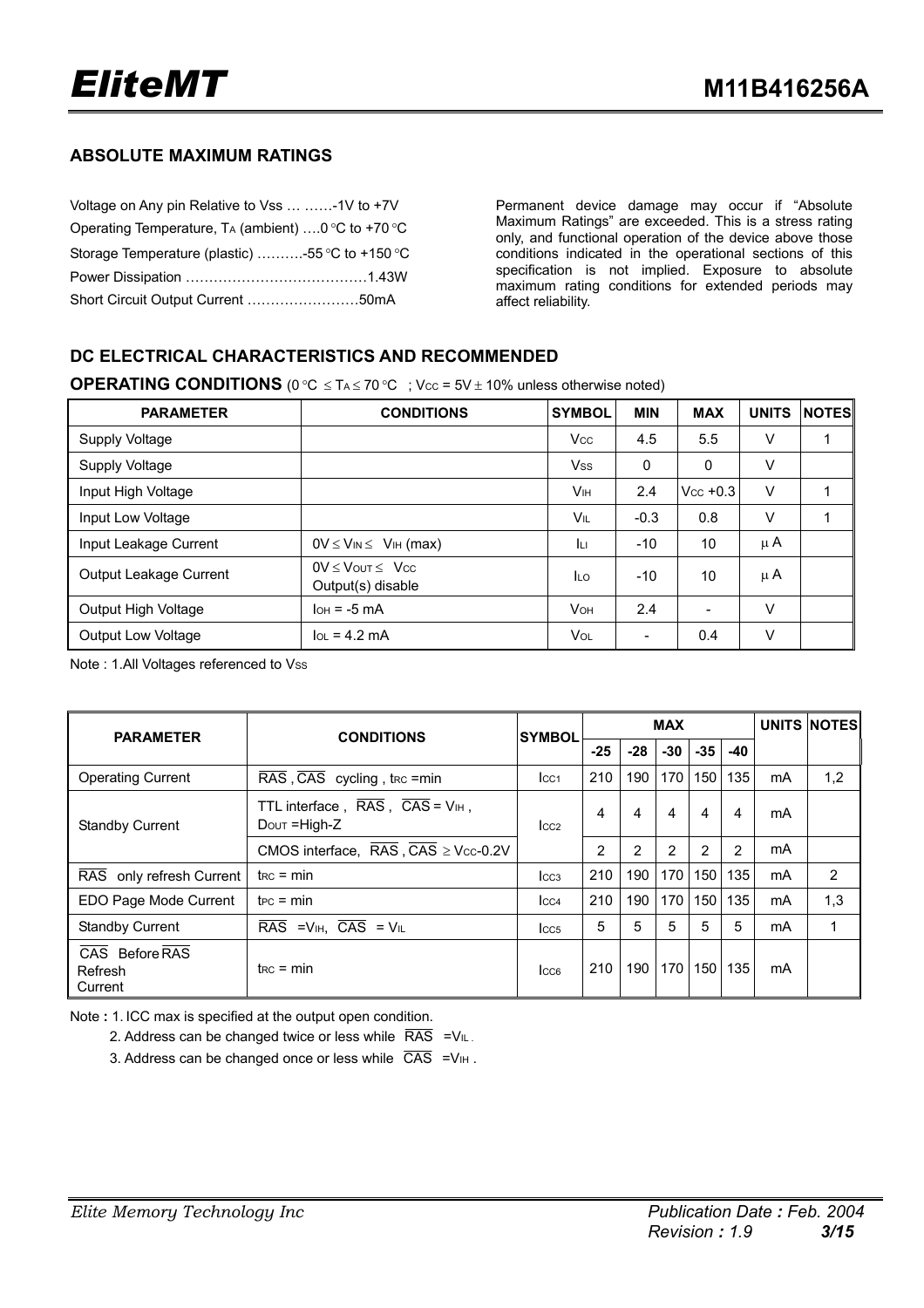### **CAPACITANCE** (Ta =  $25 \degree C$ , Vcc =  $5V \pm 10\%$ )

| <b>PARAMETER</b>                            | <b>SYMBOL</b>   | TYP | MAX | UNIT |
|---------------------------------------------|-----------------|-----|-----|------|
| Input Capacitance (address)                 | C <sub>11</sub> |     |     | pF   |
| Input Capacitance (RAS, CASH, CASL, WE, OE) | C <sub>12</sub> |     |     | рF   |
| Output capacitance (I/O0~I/O15)             | Cı ⁄ o          |     | 10  | рF   |

### **AC ELECTRICAL CHARACTERISTICS** (Ta = 0 to 70 °C, Vcc =5V  $\pm$  10%, Vss = 0V) (note 14)

Test Conditions

Input timing reference levels : 0V, 3V

Output reference level : VoL= 0.8V, VoH=2.0V Output Load : 2TTL gate + CL (50pF)

Assumed  $tr = 2ns$ 

| <b>PARAMETER</b>                                  | <b>SYMBOL</b>    | $-25$                   |            | $-28$          |            | $-30$ |                | $-35$      |            | $-40$ |                |    | <b>UNIT Notes</b> |
|---------------------------------------------------|------------------|-------------------------|------------|----------------|------------|-------|----------------|------------|------------|-------|----------------|----|-------------------|
|                                                   |                  | <b>MIN</b>              | <b>MAX</b> | <b>MIN</b>     | <b>MAX</b> |       | <b>MIN MAX</b> | <b>MIN</b> | <b>MAX</b> |       | <b>MIN MAX</b> |    |                   |
| Read or Write Cycle Time                          | t <sub>RC</sub>  | 43                      |            | 48             |            | 55    |                | 65         |            | 75    |                | ns |                   |
| Read Write Cycle Time                             | t <sub>RWC</sub> | 65                      |            | 70             |            | 85    |                | 95         |            | 105   |                | ns |                   |
| EDO-Page-Mode Read or Write Cycle Time            | t <sub>PC</sub>  | 10                      |            | 11             |            | 12    |                | 14         |            | 16    |                | ns | 22                |
| EDO-Page-Mode Read-Write Cycle Time               | t <sub>PCM</sub> | 32                      |            | 35             |            | 37    |                | 42         |            | 47    |                | ns | 22                |
| Access Time From RAS                              | trac             |                         | 25         |                | 28         |       | 30             |            | 35         |       | 40             | ns | 4                 |
| Access Time From CAS                              | tcac             |                         | 8          |                | 9          |       | 9              |            | 10         |       | 11             | ns | 5,20              |
| Access Time From OE                               | toac             |                         | 8          |                | 9          |       | 9              |            | 10         |       | 11             | ns | 13,20             |
| <b>Access Time From Column Address</b>            | taa              |                         | 12         |                | 15         |       | 15             |            | 18         |       | 20             | ns |                   |
| Access Time From CAS Precharge                    | tacp             |                         | 14         |                | 17         |       | 17             |            | 20         |       | 22             | ns | 20                |
| RAS Pulse Width                                   | tras             | 25                      | 10K        | 28             | 10K        | 30    | 10K            | 35         | 10K        | 40    | <b>10K</b>     | ns |                   |
| RAS Pulse Width (EDO Page Mode)                   | trasc            | 25                      | 100K       | 28             | 100K       | 30    | 100K           | 35         | 100K       | 40    | 100K           | ns |                   |
| <b>RAS</b><br><b>Hold Time</b>                    | t <sub>RSH</sub> | 8                       |            | 9              |            | 9     |                | 10         |            | 11    |                | ns | 25                |
| RAS Precharge Time                                | t <sub>RP</sub>  | 15                      |            | 17             |            | 20    |                | 25         |            | 30    |                | ns |                   |
| CAS Pulse Width                                   | tcas             | $\overline{\mathbf{4}}$ | 10K        | 5              | <b>10K</b> | 5     | 10K            | 5          | <b>10K</b> | 6     | <b>10K</b>     | ns | 24                |
| CAS Hold Time                                     | tcsн             | 21                      |            | 24             |            | 26    |                | 30         |            | 35    |                | ns | 19                |
| CAS Precharge Time                                | tcp              | 4                       |            | $\overline{4}$ |            | 4     |                | 5          |            | 5     |                | ns | 6,23              |
| RAS to CAS Delay Time                             | t <sub>RCD</sub> | 10                      | 17         | 10             | 19         | 10    | 21             | 10         | 25         | 10    | 29             | ns | 7,18              |
| CAS to RAS Precharge Time                         | tcRP             | 5                       |            | 5              |            | 5     |                | 5          |            | 5     |                | ns | 19                |
| Row Address Setup Time                            | tasr             | $\mathbf 0$             |            | $\Omega$       |            | 0     |                | 0          |            | 0     |                | ns |                   |
| Row Address Hold Time                             | t <sub>RAH</sub> | 5                       |            | 5              |            | 5     |                | 5          |            | 5     |                | ns |                   |
| RAS to Column Address Delay Time                  | t <sub>RAD</sub> | 8                       | 13         | 8              | 13         | 8     | 15             | 8          | 17         | 8     | 20             | ns | 8                 |
| Column Address Setup Time                         | tasc             | 0                       |            | $\Omega$       |            | 0     |                | 0          |            | 0     |                | ns | 18                |
| Column Address Hold Time                          | tcah             | 5                       |            | 5              |            | 5     |                | 5          |            | 5     |                | ns | 18                |
| Column Address Hold Time (Reference to<br>$RAS$ ) | t <sub>AR</sub>  | 22                      |            | 24             |            | 26    |                | 30         |            | 34    |                | ns |                   |
| Column Address to RAS Lead Time                   | t <sub>RAL</sub> | 12                      |            | 15             |            | 15    |                | 18         |            | 20    |                | ns |                   |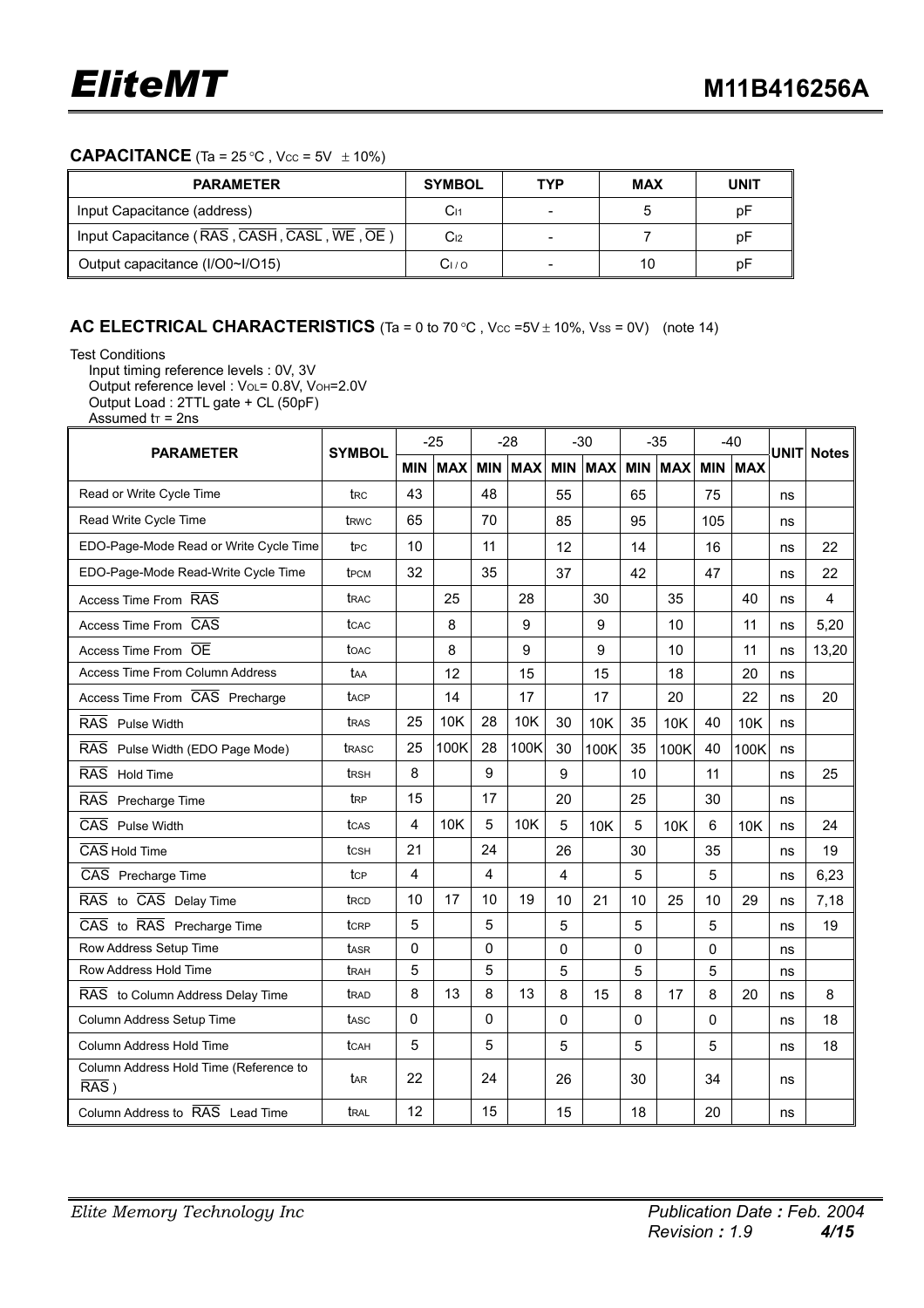### **(Continued)**

|                                                                                |                         | $-25$                     |                | $-28$          |                | $-30$          |                | $-35$          |                | -40            |            | <b>UNIT</b> | <b>Notes</b>   |
|--------------------------------------------------------------------------------|-------------------------|---------------------------|----------------|----------------|----------------|----------------|----------------|----------------|----------------|----------------|------------|-------------|----------------|
| <b>PARAMETER</b>                                                               | <b>SYMBOL</b>           | <b>MIN</b>                | <b>MAX</b>     | <b>MIN</b>     | <b>MAX</b>     | <b>MIN</b>     | <b>MAX</b>     | <b>MIN</b>     | <b>MAX</b>     | <b>MIN</b>     | <b>MAX</b> |             |                |
| Read Command Setup Time                                                        | t <sub>RCS</sub>        | $\mathbf 0$               |                | 0              |                | $\Omega$       |                | 0              |                | 0              |            | ns          | 15,18          |
| Read Command Hold Time Reference to<br>$\overline{CAS}$                        | t <sub>RCH</sub>        | 0                         |                | 0              |                | 0              |                | 0              |                | 0              |            | ns          | 9,15,19        |
| Read Command Hold Time Reference to<br><b>RAS</b>                              | t <sub>RRH</sub>        | 0                         |                | 0              |                | 0              |                | 0              |                | 0              |            | ns          | 9              |
| CAS to Output in Low-Z                                                         | tclz                    | 3                         |                | 3              |                | 3              |                | 3              |                | 3              |            | ns          | 20             |
| Output Buffer Turn-off Delay From CAS<br>or RAS                                | toff1                   | 3                         | 15             | 3              | 15             | 3              | 15             | 3              | 15             | 3              | 15         | ns          | 10,17,2<br>0   |
| Output Buffer Turn-off to OE                                                   | toff <sub>2</sub>       |                           | 6              |                | $\overline{7}$ |                | 8              |                | 8              |                | 8          | ns          | 17,26          |
| Write Command Setup Time                                                       | twcs                    | 0                         |                | 0              |                | 0              |                | 0              |                | 0              |            | ns          | 11, 15, 1<br>8 |
| Write Command Hold Time                                                        | twcн                    | 5                         |                | 5              |                | 5              |                | 5              |                | 5              |            | ns          | 15,25          |
| Write Command Hold Time (Reference<br>to $\overline{RAS}$ )                    | twcr                    | 22                        |                | 24             |                | 26             |                | 30             |                | 34             |            | ns          | 15             |
| Write Command Pulse Width                                                      | twp                     | 5                         |                | 5              |                | 5              |                | 5              |                | 5              |            | ns          | 15             |
| Write Command to RAS Lead Time                                                 | t <sub>RWL</sub>        | $\overline{7}$            |                | $\overline{7}$ |                | 8              |                | 9              |                | 10             |            | ns          | 15             |
| Write Command to CAS Lead Time                                                 | tcwl                    | 5                         |                | 5              |                | 6              |                | 7              |                | 8              |            | ns          | 15,19          |
| Data-in Setup Time                                                             | tos                     | 0                         |                | 0              |                | 0              |                | 0              |                | 0              |            | ns          | 12,20          |
| Data-in Hold Time                                                              | tрн                     | 5                         |                | 5              |                | 5              |                | 5              |                | 5              |            | ns          | 12,20          |
| Data-in Hold Time (Reference to RAS)                                           | <b>t</b> <sub>DHR</sub> | 22                        |                | 24             |                | 26             |                | 30             |                | 34             |            | ns          |                |
| $\overline{\text{RAS}}$ to $\overline{\text{WE}}$ Delay Time                   | t <sub>RWD</sub>        | 34                        |                | 38             |                | 46             |                | 51             |                | 56             |            | ns          | 11             |
| Column Address to WE Delay Time                                                | tawp                    | 21                        |                | 25             |                | 31             |                | 34             |                | 36             |            | ns          | 11             |
| $\overline{CAS}$ to $\overline{WE}$ Delay Time                                 | tcwp                    | 17                        |                | 19             |                | 25             |                | 26             |                | 27             |            | ns          | 11,18          |
| Transition Time (rise or fall)                                                 | tт                      | 1.5                       | 50             | 1.5            | 50             | 1.5            | 50             | 2.5            | 50             | 2.5            | 50         | ns          | 2,3            |
| Refresh Period (512 cycles)                                                    | t <sub>REF</sub>        |                           | 8              |                | 8              |                | 8              |                | 8              |                | 8          | ms          |                |
| RAS to CAS Precharge Time                                                      | t <sub>RPC</sub>        | 10                        |                | 10             |                | 10             |                | 10             |                | 10             |            | ns          |                |
| CAS Setup Time(CBR REFRESH)                                                    | tcsR                    | 5                         |                | 5              |                | 10             |                | 10             |                | 10             |            | ns          | 1,18           |
| CAS Hold Time(CBR REFRESH)                                                     | tchr                    | $\overline{7}$            |                | 7              |                | 10             |                | 10             |                | 10             |            | ns          | 1,19           |
| $\overline{OE}$ Hold Time From $\overline{WE}$ During<br>Read-Mode-Write Cycle | toeh                    | 4                         |                | 4              |                | 4              |                | 4              |                | 5              |            | ns          | 16             |
| OE Low to CAS High Setup Time                                                  | toes                    | $\overline{4}$            |                | 4              |                | 4              |                | 4              |                | 5              |            | ns          |                |
| OE High Hold Time From CAS High                                                | toehc                   | $\overline{2}$            |                | 2              |                | $\overline{2}$ |                | $\overline{2}$ |                | $\overline{2}$ |            | ns          |                |
| OE Precharge Time                                                              | toEP                    | $\boldsymbol{2}$          |                | $\overline{2}$ |                | $\overline{2}$ |                | $\overline{2}$ |                | 2              |            | ns          |                |
| OE Setup Prior to RAS During Hidden<br>Refresh Cycle                           | tord                    | $\mathbf 0$               |                | $\mathbf 0$    |                | 0              |                | 0              |                | $\mathbf{0}$   |            | ns          |                |
| Last CAS Going Low to First CAS<br>Returning High                              | <b>t</b> CLCH           | 4                         |                | 5              |                | 5              |                | 5              |                | 6              |            | ns          | 21             |
| Data Output Hold After CAS Returning<br>Low                                    | tcoh                    | 3                         |                | 3              |                | 3              |                | 3              |                | 3              |            | ns          |                |
| Output Disable Delay From WE                                                   | twhz                    | $\ensuremath{\mathsf{3}}$ | $\overline{7}$ | 3              | $\overline{7}$ | 3              | $\overline{7}$ | 3              | $\overline{7}$ | 3              | 7          | ns          |                |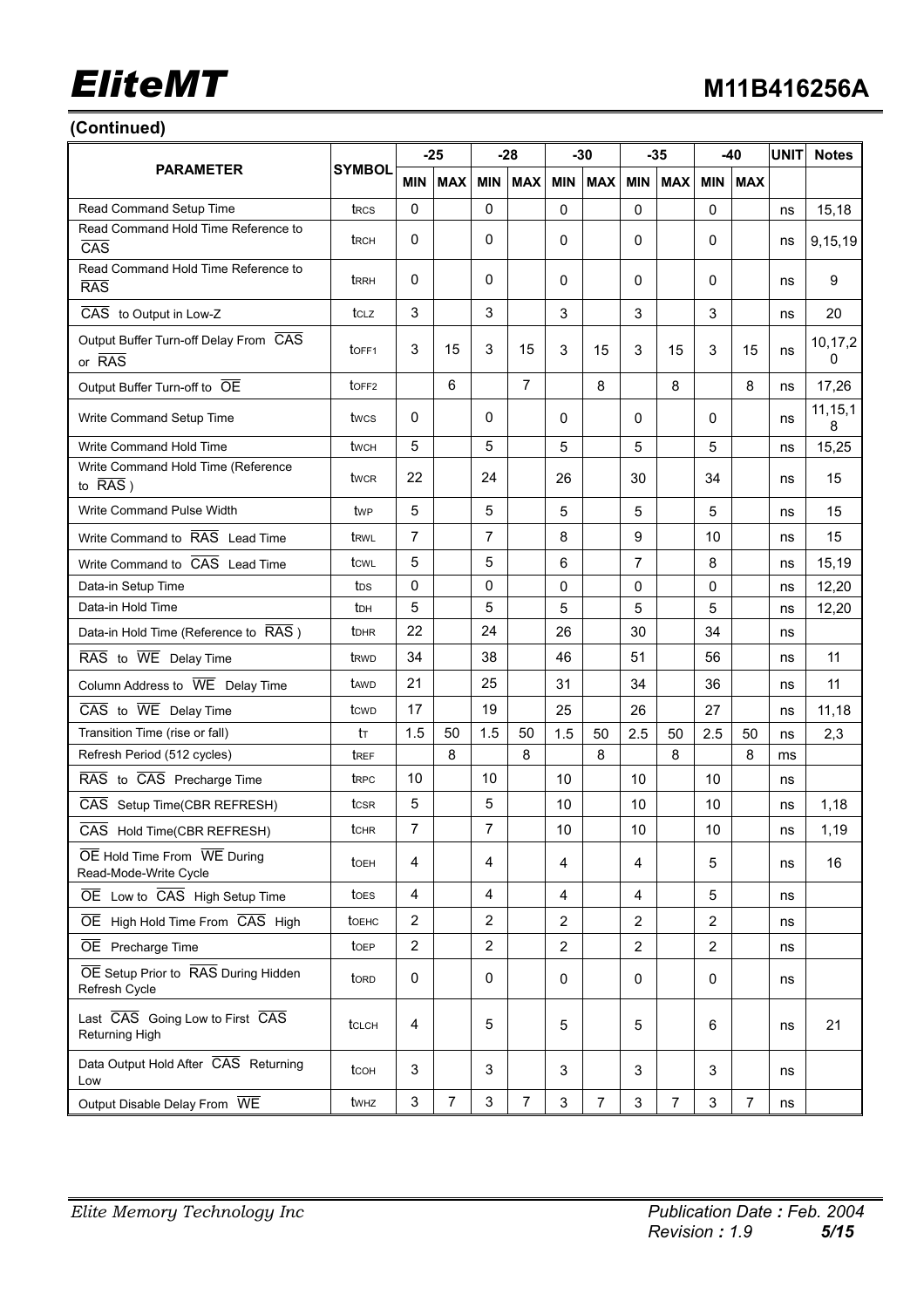#### **Notes :**

- 1. Enables on-chip refresh and address counters.
- 2.  $V<sub>IH</sub>(min)$  and  $V<sub>IL</sub>(max)$  are reference levels for measuring timing of input signals. Transition times are measured between VIH and VIL.
- 3. In addition to meet the transition rate specification, all input signals must transit between  $V_{\text{IH}}$  and  $V_{\text{II}}$  in a monotonic manner.
- 4. Assume that  $t_{RCD} < t_{RCD}(max)$ . If  $t_{RCD}$  is greater than the maximum recommended value shown in this table, trac will increase by the amount that trcp exceeds the value shown.
- 5. Assume that trep  $\ge$  trep (max)
- 6. If CAS is low at the falling edge of RAS , data-out will be maintained from the previous cycle. To initiate a new cycle and clear the data-out buffer, CAS and RAS must be pulsed high.
- 7. Operation within the trcp limit ensures that trcp (max) can be met, tRCD (max) is specified as a reference point only ; if tRCD is greater than the specified tRCD (max) limit, access time is controlled by tcac.
- 8. Operation within the trap limit ensures that trap(max) can be met. tRAD(max) is specified as a reference point only; if trap is greater than the specified trap (max) limit, access time is controlled by tAA.
- 9. Either tRCH or tRRH must be satisfied for a READ cycle.
- 10. tOFF1(max) defines the time at which the output achieves the open circuit condition ; it is not a reference to VoH or VoL.
- 11. twcs, tRWD, tAWD and tcwD are restrictive operating<br>parameters in LATE WRITE and parameters in LATE WRITE and READ-MODIFY-WRITE cycle only. If twcs  $\geq$ twcs(min), the cycle is an EARLY WRITE cycle and the data output will remain an open circuit throughout the entire cycle. If trave  $\ge$  trwp(min), tawp  $\ge$  tawp(min) and tcwp  $\geq$  tcwp(min), the cycle is READ-WRITE and the data output will contain data read from the selected cell. If neither of the above conditions is met, the state of I/O (at access time and until  $\overline{CAS}$ and RAS or OE go

back to  $V_{\text{IH}}$  ) is indeterminate.  $\overline{OE}$  held high and  $\overline{\text{WE}}$  taken low after  $\overline{\text{CAS}}$  goes low result in a LATE WRITE ( $\overline{OE}$  -controlled) cycle.

- 12. Those parameters are referenced to  $\overline{CAS}$  leading edge in EARLY WRITE cycles and WE leading edge in LATE WRITE or READ-MODIFY- WRITE cycles.
- 13. During a READ cycle, if  $\overline{OE}$  is low then taken HIGH before  $\overline{CAS}$  goes high, I/O goes open, if  $\overline{OE}$  is tied permanently low, a LATE WRITE READ-MODIFY-WRITE operation is not possible.
- 14. An initial pause of 200µs is required after power-up followed by eight  $\overline{RAS}$  refresh cycles ( $\overline{RAS}$  only or CBR) before proper device operation is assured. The eight RAS cycle wake-ups should be repeated any time the tREF refresh requirement is exceeded.
- 15. WRITE command is defined as  $\overline{WE}$  going low.
- 16. LATE WRITE and READ-MODIFY-WRITE cycles must have both tOFF2 and toEH met ( $\overline{OE}$  high during WRITE cycle) in order to ensure that the output buffers will be open during the WRITE cycles.
- 17. The I/Os open during READ cycles once toFF1 or toFF2 occur.
- 18. Referenced to the earlier CAS falling edge.
- 19. Referenced to the latter  $\overline{CAS}$  rising edge.
- 20. Output parameter (I/O) is referenced to corresponding  $\overline{CAS}$  input, IO0~7 by  $\overline{CASL}$  and IO8~15 by CASH .
- 21. Last falling  $\overline{CAS}$  edge to first rising  $\overline{CAS}$  edge.
- 22. Last rising CAS edge to next cycle's last rising CAS edge.
- 23. Last rising  $\overline{CAS}$  edge to first falling  $\overline{CAS}$  edge.
- 24. Each CAS must meet minimum pulse width.
- 25. Referenced to the latter  $\overline{CAS}$  falling edge.
- 26. All IOs controlled by  $\overline{OE}$ , regardless  $\overline{CASL}$  and CASH .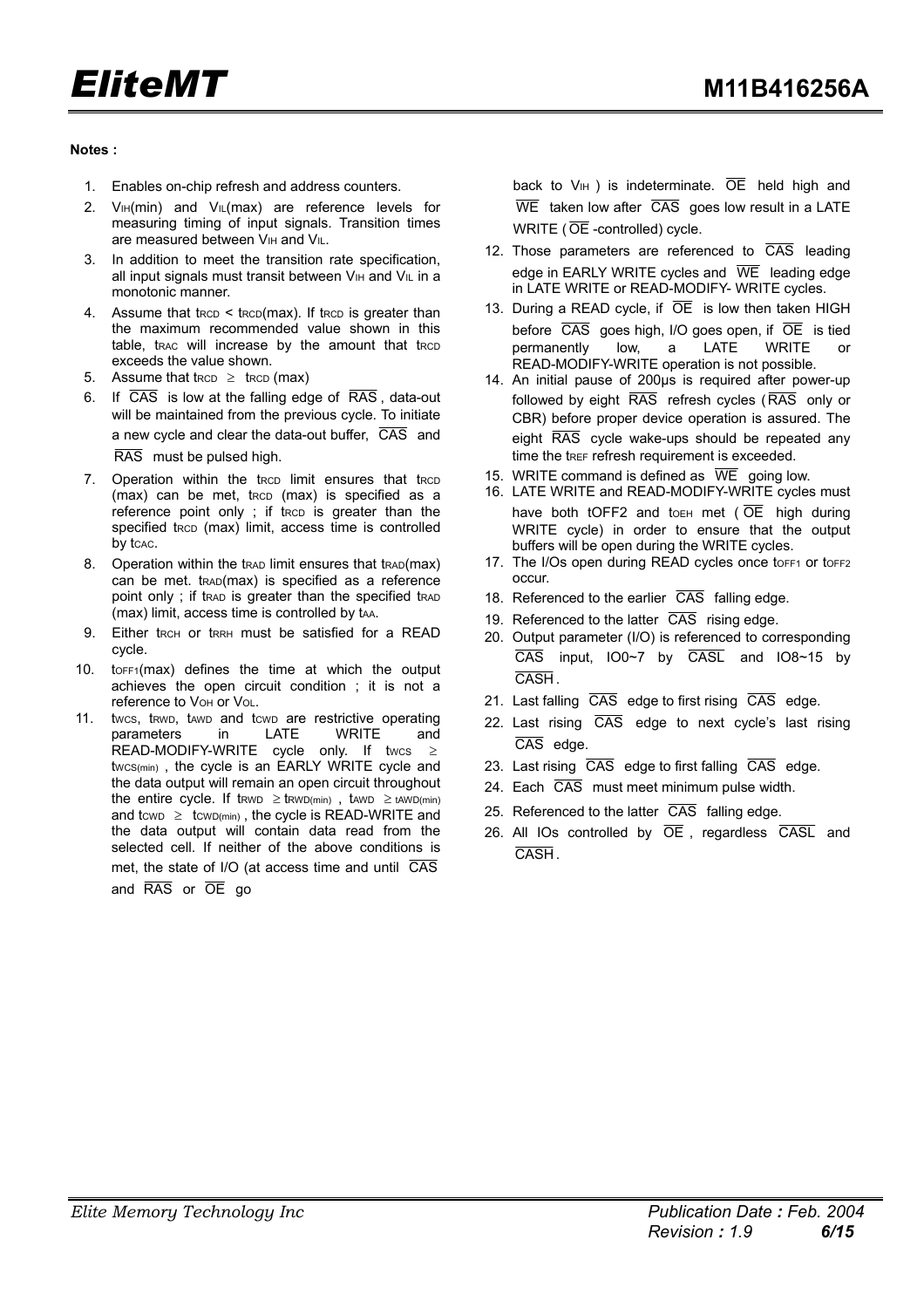### **TRUTH TABLE**

| <b>FUNCTION</b>           |           | <b>RAS</b>   | <b>CASL</b>       | <b>CASH</b>       | <b>WE</b> | <b>OE</b> | <b>ADDRESSES</b> |            | <b>DQs</b>                                | <b>NOTES</b>   |
|---------------------------|-----------|--------------|-------------------|-------------------|-----------|-----------|------------------|------------|-------------------------------------------|----------------|
|                           |           |              |                   |                   |           |           | <b>ROW</b>       | COL        |                                           |                |
| Standby                   |           | H            | $H \rightarrow X$ | $H \rightarrow X$ | X         | X         | X                | X          | High-Z                                    |                |
| Read: Word                |           | L            | L                 | L                 | H         | L         | <b>ROW</b>       | COL        | Data-Out                                  |                |
| Read: Lower Byte          |           | L            | L                 | H                 | H         | L         | <b>ROW</b>       | COL        | Lower Byte, Data-Out                      |                |
| Read: Upper Byte          |           | L            | H                 | L                 | H         | L         | <b>ROW</b>       | COL        | Upper Byte, Data-Out                      |                |
| Write: Word (Early Write) |           | L            | L                 | L                 | L         | X         | <b>ROW</b>       | COL        | Data-In                                   |                |
| Write: Lower Byte (Early) |           | L            | L                 | Н                 | L         | X         | <b>ROW</b>       | COL        | Lower Byte, Data-In<br>Upper Byte, High-Z |                |
| Write: Upper Byte (Early) |           | L            | H                 | L                 | L         | X         | <b>ROW</b>       | COL        | Lower Byte, High-Z<br>Upper Byte, Data-In |                |
| Read-Write                |           | L            | L                 | L                 | H→L       | L→H       | <b>ROW</b>       | <b>COL</b> | Data-Out, Data-In                         | 1, 2           |
|                           | 1st Cycle | L            | H→L               | H→L               | H         | L         | <b>ROW</b>       | COL        | Data-Out                                  | $\overline{2}$ |
| EDO-Page-Mode<br>Read     | 2nd Cycle | L            | H→L               | H→L               | H         | L         |                  | COL        | Data-Out                                  | $\overline{2}$ |
|                           | Any Cycle | L            | L→H               | L→H               | H         | L         |                  |            | Data-Out                                  | $\overline{2}$ |
| EDO-Page-Mode             | 1st Cycle | $\mathsf{L}$ | $H\rightarrow L$  | H→L               | L         | X         | <b>ROW</b>       | COL        | Data-In                                   | 1              |
| Write                     | 2nd Cycle | L            | H→L               | H→L               | L         | X         |                  | COL        | Data-In                                   | 1              |
| EDO-Page-Mode             | 1st Cycle | L            | $H\rightarrow L$  | H→L               | HIL       | L→H       | <b>ROW</b>       | COL        | Data-Out, Data-In                         | 1, 2           |
| Read-Write                | 2nd Cycle | L            | $H\rightarrow L$  | H→L               | HIL       | L→H       |                  | COL        | Data-Out, Data-In                         | 1, 2           |
| Hidden Refresh            |           |              | L                 | L                 | H         | L         | <b>ROW</b>       | COL        | Data-Out                                  | $\overline{2}$ |
| RAS - Only Refresh        |           | L            | H                 | H                 | X         | X         | <b>ROW</b>       |            | High-Z                                    |                |
| <b>CBR Refresh</b>        |           | H→L          | L                 | L                 | H         | X         | X                | X          | High-Z                                    | 3              |

\*Note : 1. These WRITE cycles may also be BYTE WRITE cycles (either  $\overline{CASL}$  or  $\overline{CASH}$  active).

2. These READ cycles may also be BYTE READ cycles (either CASL or CASH active).

3. Only one  $\overline{CAS}$  must be active ( $\overline{CASL}$  or  $\overline{CASH}$ ).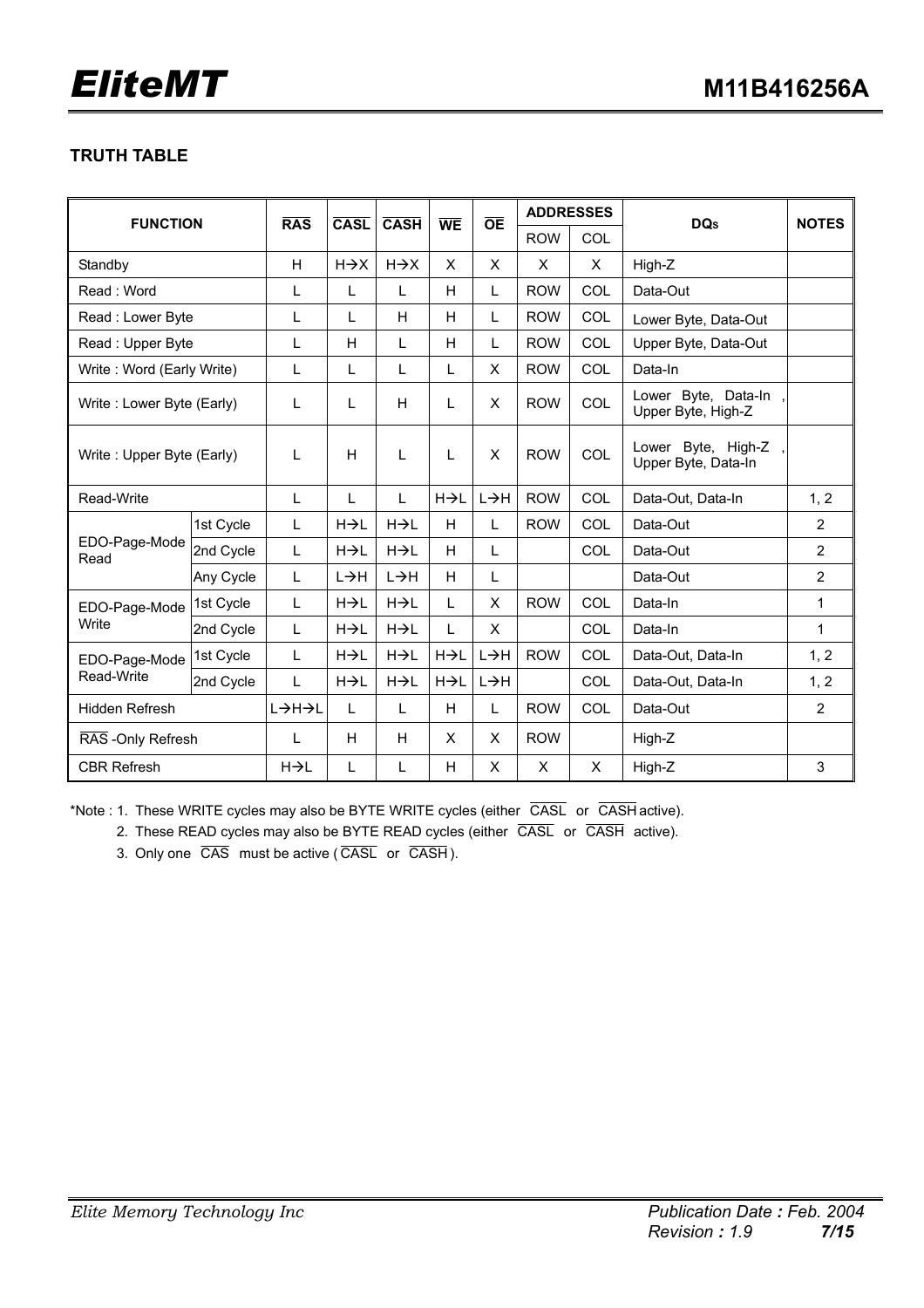$\ddot{\phantom{a}}$ 



### **READ CYCLE**



Note: 1. toFF1 is referenced from the rising edge of  $\overline{RAS}$  or  $\overline{CAS}$ , whichever occurs last.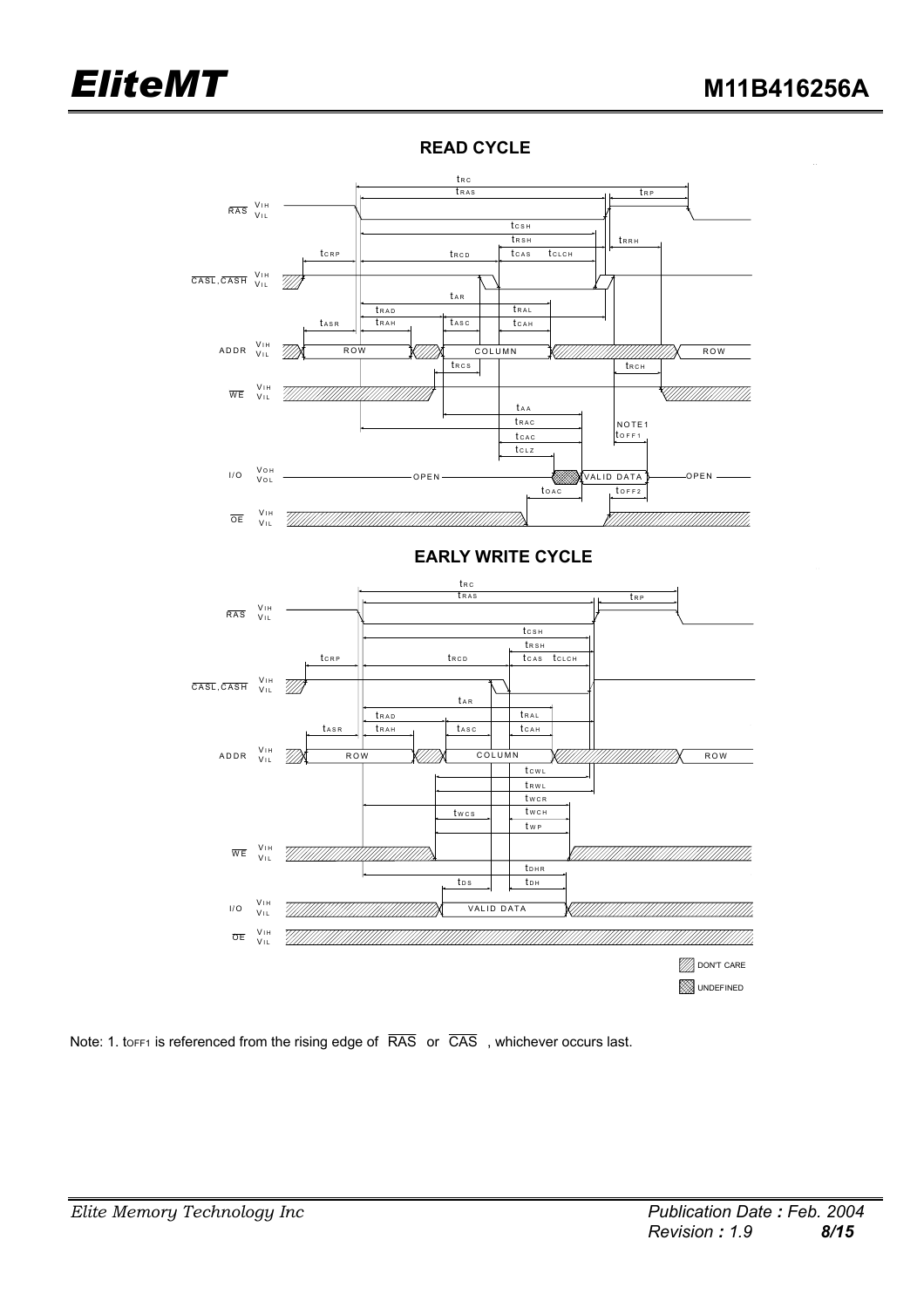



**READ WRITE CYCLE**

- \*NOTE : 1. torest is referenced from the rising edge of  $\overline{RAS}$  or  $\overline{CAS}$ , whichever occurs last.
	- 2. the can be measured from falling edge of  $\overline{CAS}$  to falling edge of  $\overline{CAS}$ , or from rising edge of  $\overline{CAS}$  to rising edge of  $\overline{CAS}$ . Both measurements must meet the t<sub>PC</sub> specification.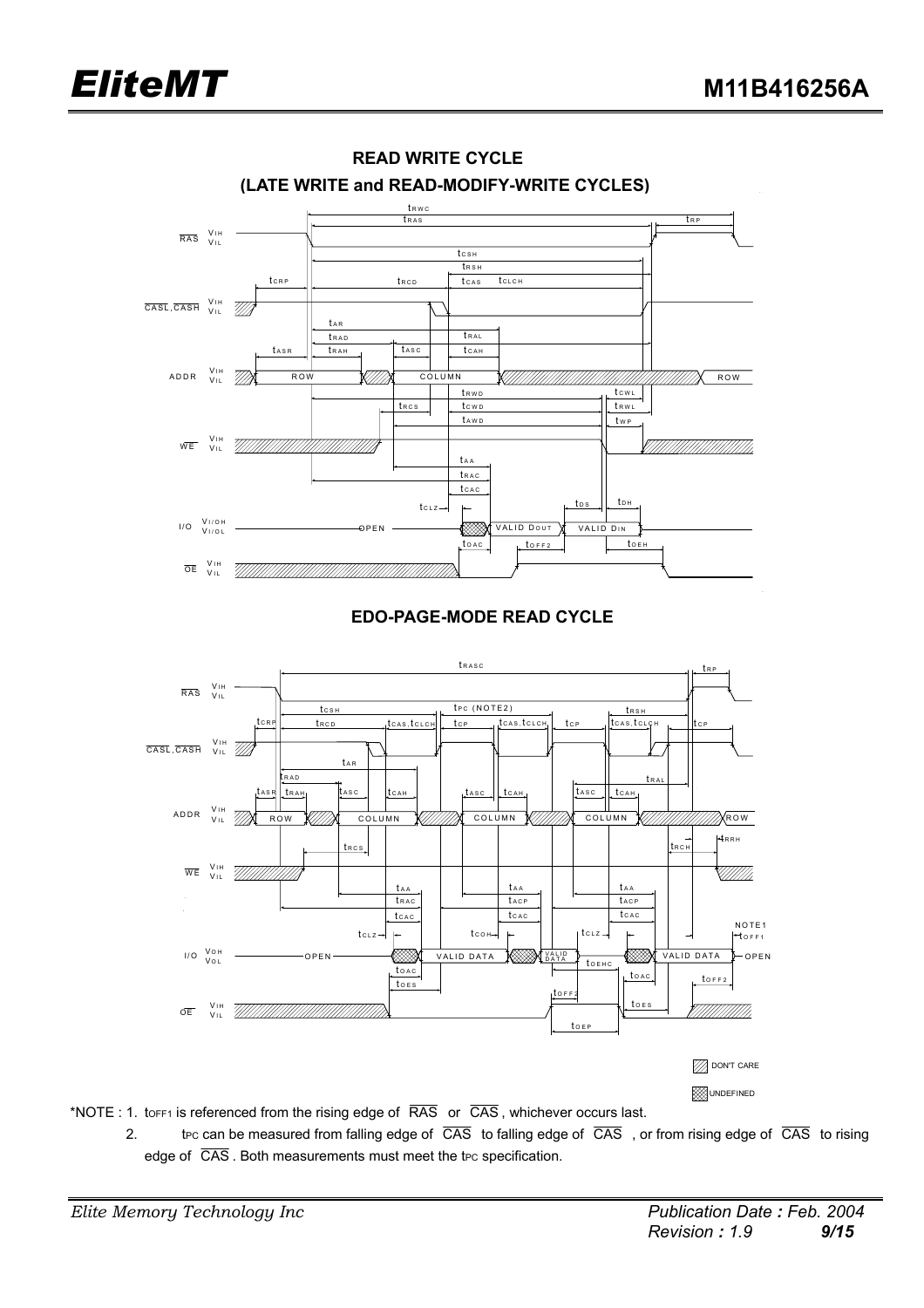

### **EDO-PAGE-MODE EARLY-WRITE CYCLE**

 **EDO-PAGE-MODE READ-WRITE CYCLE (LATE WRITE and READ-MODIFY-WRITE CYCLES)** 



Note : 1. tec can be measured from falling edge to falling edge of  $\overline{CAS}$ , or from rising edge to rising edge of  $\overline{CAS}$ . Both measurements must meet the t<sub>PC</sub> specification.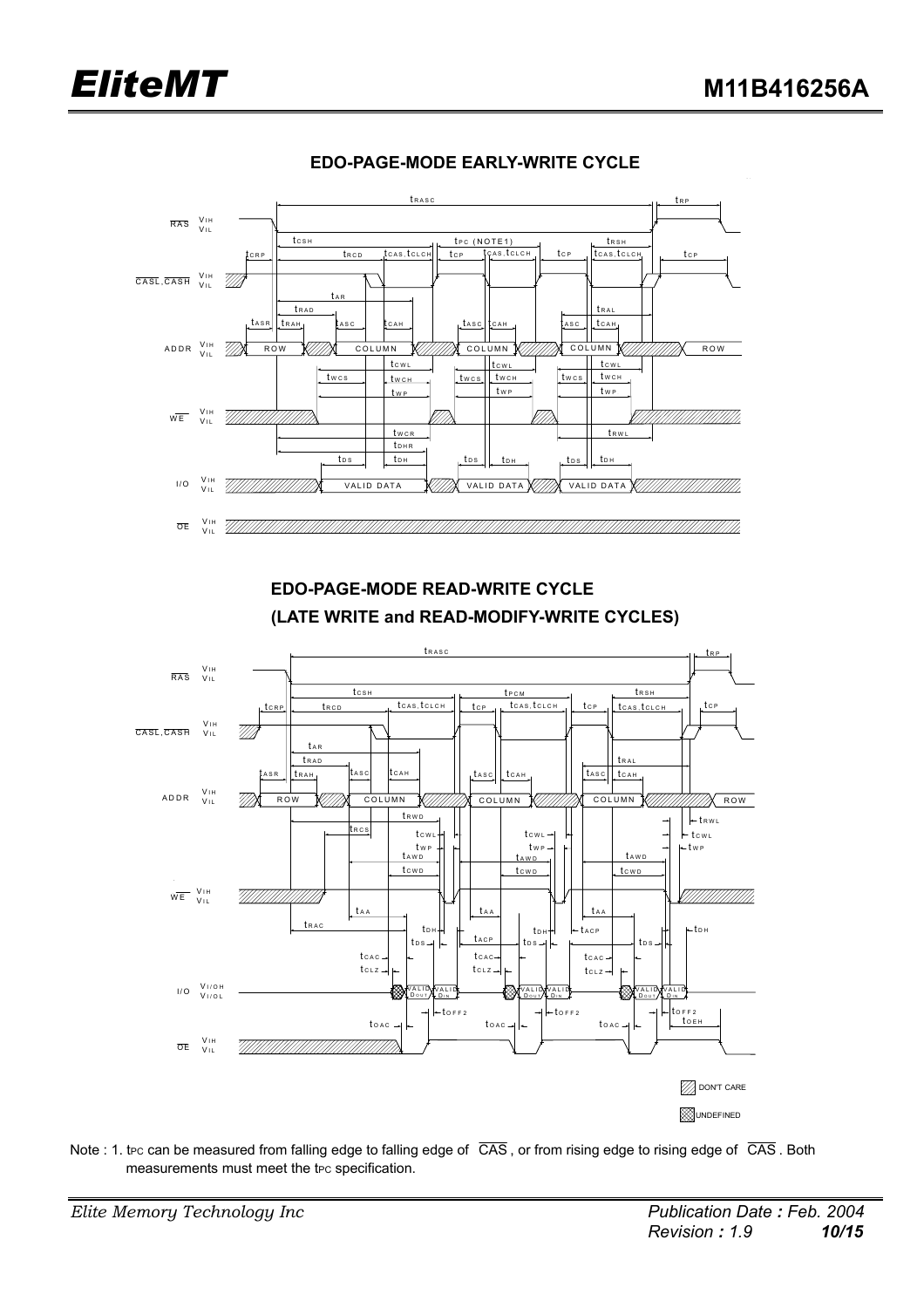

### **EDO-PAGE-MODE READ-EARLY-WRITE CYCLE (Psuedo READ-MODIFY-WRITE)**

 **RAS ONLY REFRESH CYCLE (ADDR = A0~A8 ; OE , WE = DON'T CARE)** 

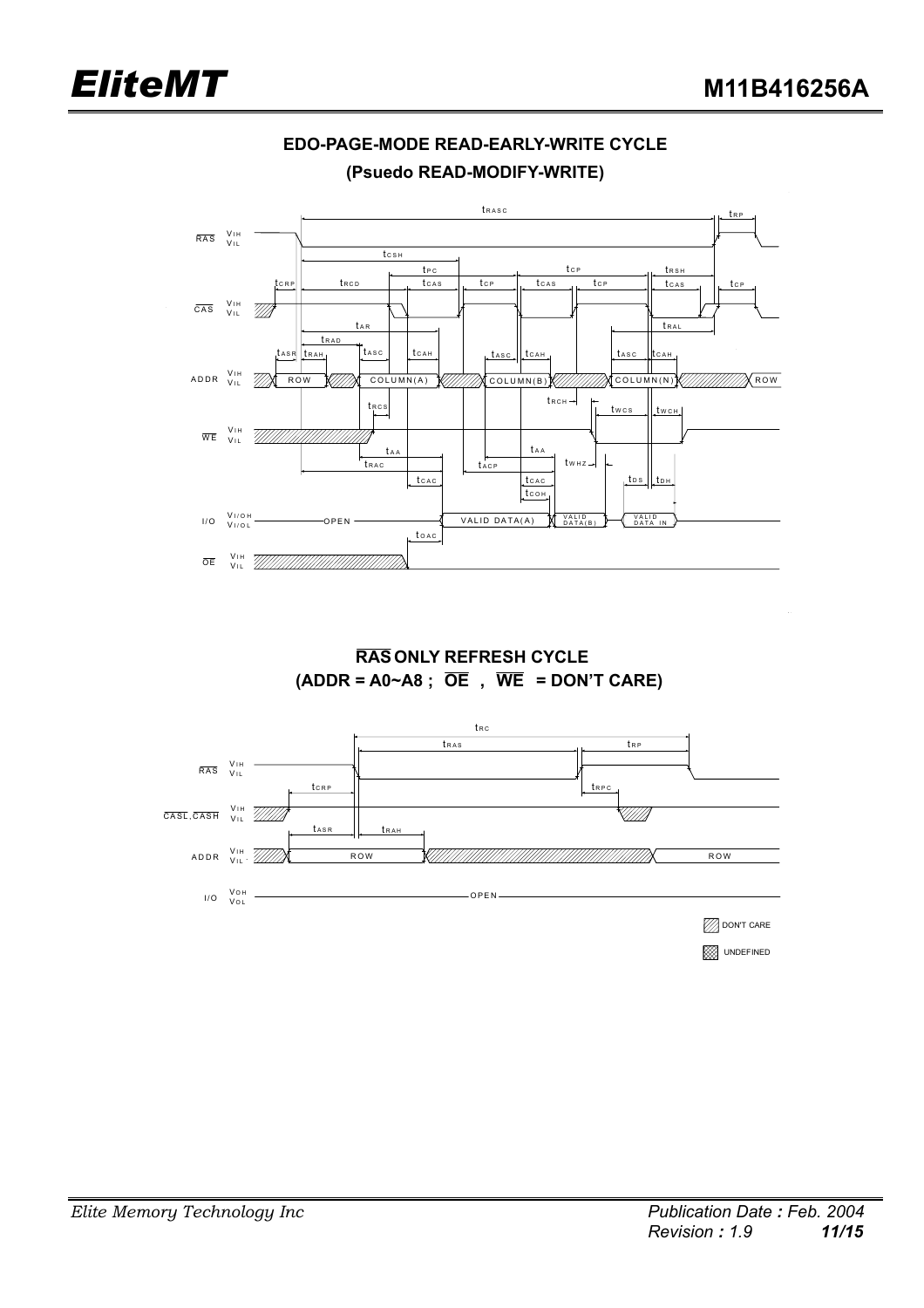

**HIDDEN REFRESH CYCLE**   $(\overline{WE} = HIGH ; \overline{OE} = LOW)$ 



Note : 1. tor F1 is reference from the rising edge of  $\overline{RAS}$  or  $\overline{CAS}$ , whichever occurs last.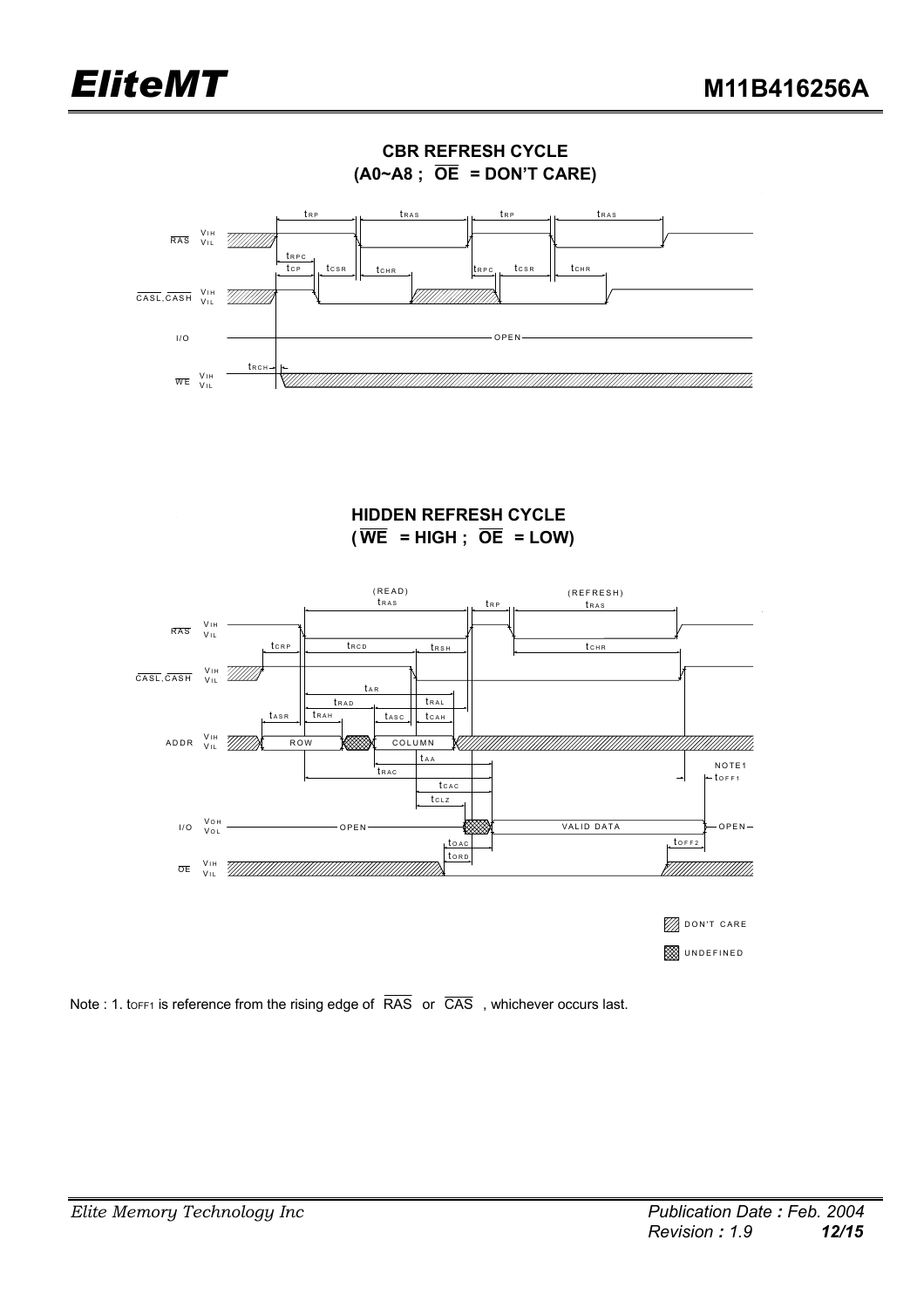**PACKING DIMENSIONS** 

### **40-LEAD SOJ(400mil)**

### **SECTION I**



| Symbol         | Dimension in mm     |             |            | Dimension in inch   |             |            | <b>Symbol</b>  | Dimension in mm    |             |                     | Dimension in inch |             |              |
|----------------|---------------------|-------------|------------|---------------------|-------------|------------|----------------|--------------------|-------------|---------------------|-------------------|-------------|--------------|
|                | Min                 | <b>Norm</b> | <b>Max</b> | Min                 | <b>Norm</b> | <b>Max</b> |                | Min                | <b>Norm</b> | <b>Max</b>          | Min               | <b>Norm</b> | <b>Max</b>   |
| A              | 3.250               | 3.510       | 3.760      | 0.128               | 0.138       | 0.148      | Е              | 10.920             | 11.176      | 11.430              | 0.430             | 0.440       | 0.450        |
| A <sub>1</sub> | 2.080               |             |            | 0.082               |             |            | E 1            | 10.030             | 10.160      | 10.290              | 0.395             | 0.400       | 0.405        |
| A <sub>2</sub> | <b>REF</b><br>2.790 |             |            | <b>REF</b><br>0.110 |             |            | E <sub>2</sub> | <b>BSC</b><br>9.40 |             | <b>BSC</b><br>0.370 |                   |             |              |
| b              | 0.380               | 0.460       | 0.560      | 0.015               | 0.018       | 0.022      | R <sub>1</sub> | 0.760              | 0.890       | 1.020               | 0.030             | 0.035       | 0.040        |
| b <sub>2</sub> | <b>REF</b><br>0.635 |             |            | <b>REF</b><br>0.025 |             |            | θ              | $0^{\circ}$        |             | $10^{\circ}$        | $0^{\circ}$       |             | $10^{\circ}$ |
| C              | 0.180               | 0.250       | 0.360      | 0.007               | 0.010       | 0.014      | D              | 25.91              | 26,040      | 26.290              | 1.02              | 1.025       | 1.035        |
| $\mathbf e$    | <b>BSC</b><br>1.270 |             |            | <b>BSC</b><br>0.050 |             |            |                |                    |             |                     |                   |             |              |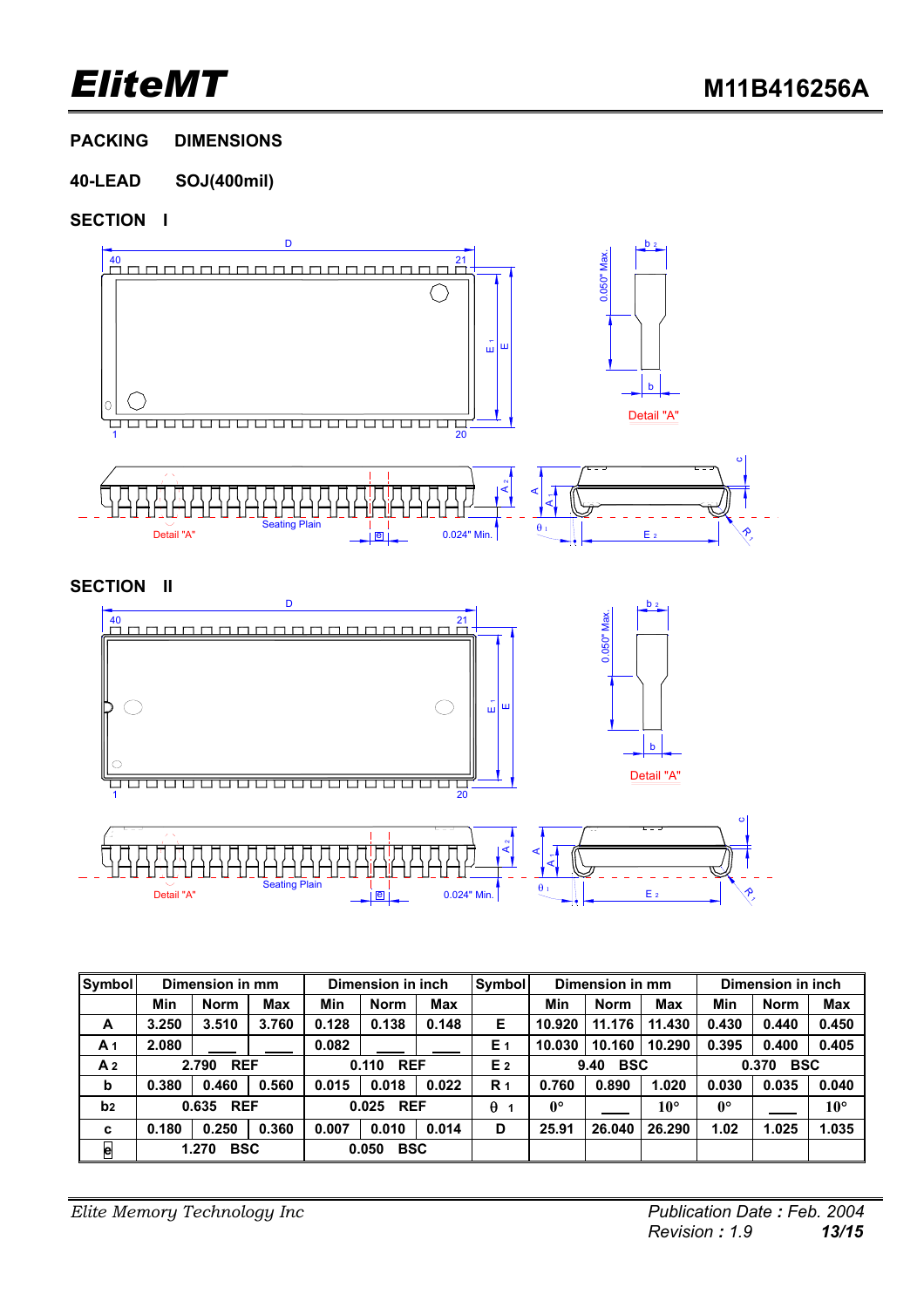### **PACKING DIMENSIONS**

**40 / 44-LEAD TSOP(II) DRAM(400mil)** 





DETAIL "A"

| Symbol         |       | Dimension in mm      |       | Dimension in inch    |             |            |  |  |
|----------------|-------|----------------------|-------|----------------------|-------------|------------|--|--|
|                | Min   | <b>Norm</b>          | Max   | Min                  | <b>Norm</b> | <b>Max</b> |  |  |
| A              |       |                      | 1.20  |                      |             | 0.047      |  |  |
| Α1             | 0.05  |                      | 0.15  | 0.002                |             | 0.006      |  |  |
| A <sub>2</sub> | 0.95  | 1.00                 | 1.05  | 0.037                | 0.039       | 0.042      |  |  |
| b              | 0.30  |                      | 0.45  | 0.012                |             | 0.018      |  |  |
| b1             | 0.30  | 0.35                 | 0.40  | 0.012                | 0.014       | 0.016      |  |  |
| C              | 0.12  |                      | 0.21  | 0.005                |             | 0.008      |  |  |
| c <sub>1</sub> | 0.10  |                      | 0.16  | 0.004                |             | 0.006      |  |  |
| D              | 18.28 | 18.41                | 18.54 | 0.720                | 0.725       | 0.730      |  |  |
| <b>ZD</b>      |       | 0.805<br><b>REF</b>  |       | 0.0317<br><b>REF</b> |             |            |  |  |
| Е              | 11.56 | 11.76                | 11.96 | 0.455                | 0.463       | 0.471      |  |  |
| E1             | 10.03 | 10.16                | 10.29 | 0.395                | 0.400       | 0.4        |  |  |
| L              | 0.40  | 0.59                 | 0.69  | 0.016                | 0.023       | 0.027      |  |  |
| L1             |       | <b>REF</b><br>0.80   |       | <b>REF</b><br>0.031  |             |            |  |  |
| е              |       | <b>BSC</b><br>0.80   |       | <b>BSC</b><br>0.0315 |             |            |  |  |
| θ              |       | $O^{\circ}$ ~ 7° REF |       | $O^{\circ}$ ~ 7° REF |             |            |  |  |